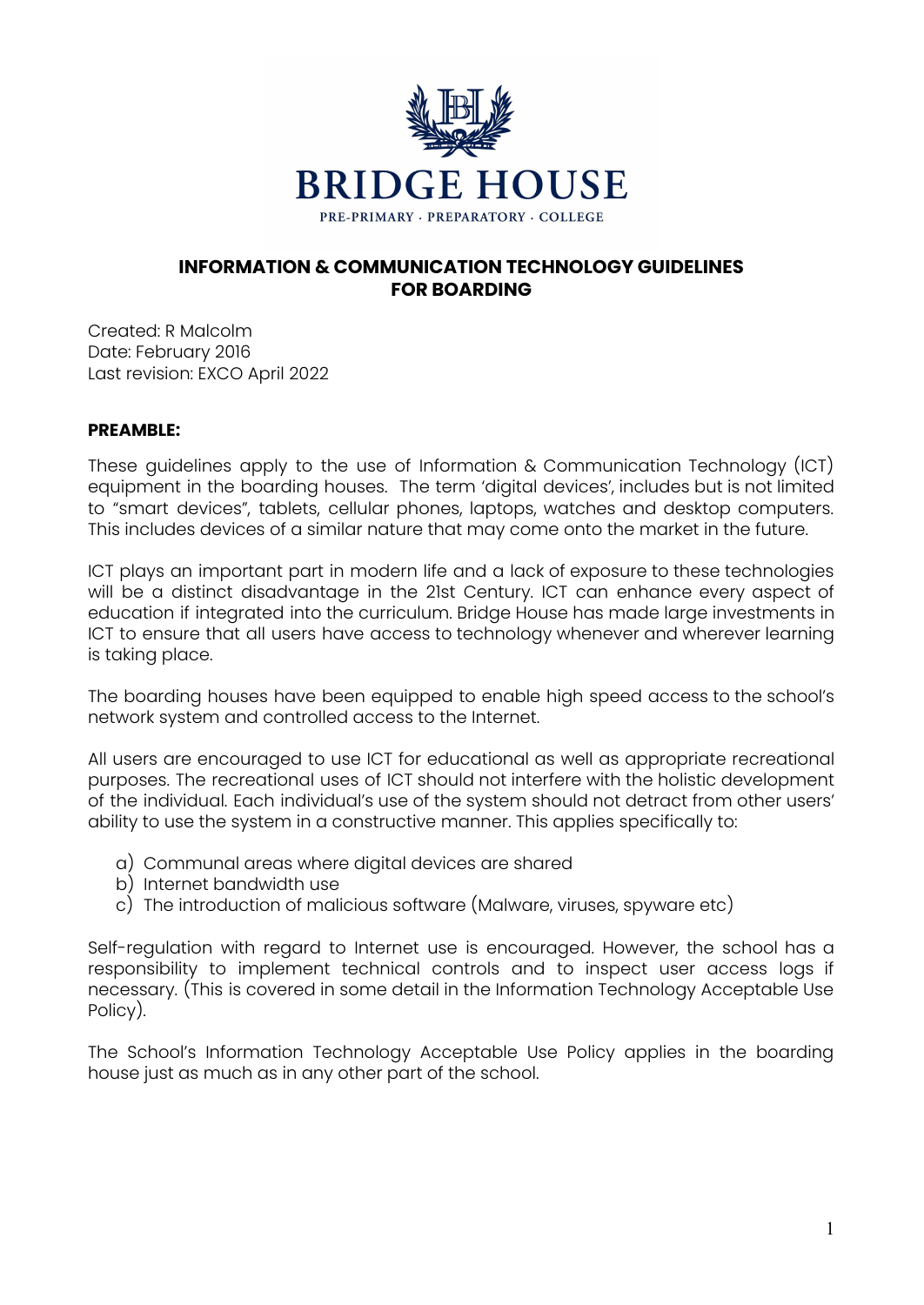## **RESPONSIBILITIES:**

Users may only use the school's network equipment. Users may not use or have in their procession any other hubs, switches, wireless access points or routers apart from those provided by the school.

All personal digital devices must use network assigned (DCHP) IP, DNS and gateway addresses.

The Internet may only be accessed through the school's firewall. Any attempt to access the Internet without going through the firewall will be considered an offence. This includes making use of sites whose purpose is to avoid the restrictions of the firewall or to hide sites that have been visited, including VPN (Virtual Private Network) connections.

Personal digital devices should be connected to the school network. This will be configured, set up and approved by the IT department. (Parents should note that digital devices not connected to the school network cannot be monitored and it is the responsibility of parents to ensure that appropriate digital safeguards are in place.)

All digital devices connected to the network must have an up-to-date version of suitable antivirus software. The IT Department can advise users in this regard.

All operating systems and Office productivity software installed on users' machines must be fully licensed. Users are reminded that the school provides access to the Microsoft School Licence Agreement.

Sharing of copyrighted material such as games, music and videos is not permitted. No users may set up servers or other devices for this purpose.

Each user is responsible for ensuring their own IT security. Each individual is responsible for whatever happens on any machine that is logged in to the system using their login details. Users are encouraged to change passwords regularly, never to give their password to another person or allow them to use a machine logged in on their account.

Device usage times are restricted. Each grade has a "lights out" time. Digital devices may not be operated after this time. In consultation with the Head of the specific boarding houses, extensions may be negotiated.

The sound from computers should be consistent with other regulations regarding music and noise in the boarding house and should not disturb other members in the house. Headphones or private listening devices are recommended.

Computer games may not be played during prep time, under any circumstances. Recreational browsing of the Internet should be restricted to breaks or other times when students are not expected to be working. While social networking sites are not prohibited, the times that these sites are available are restricted.

Users may not attempt to circumvent any security measures put in place by the network administrators. These measures are implemented to ensure the best allocation of shared resources and to ensure the safety of all users. Not following the spirit of the IT Acceptable Use Policy will mean that technical restrictions may be required, to enforce the even distribution of resources.